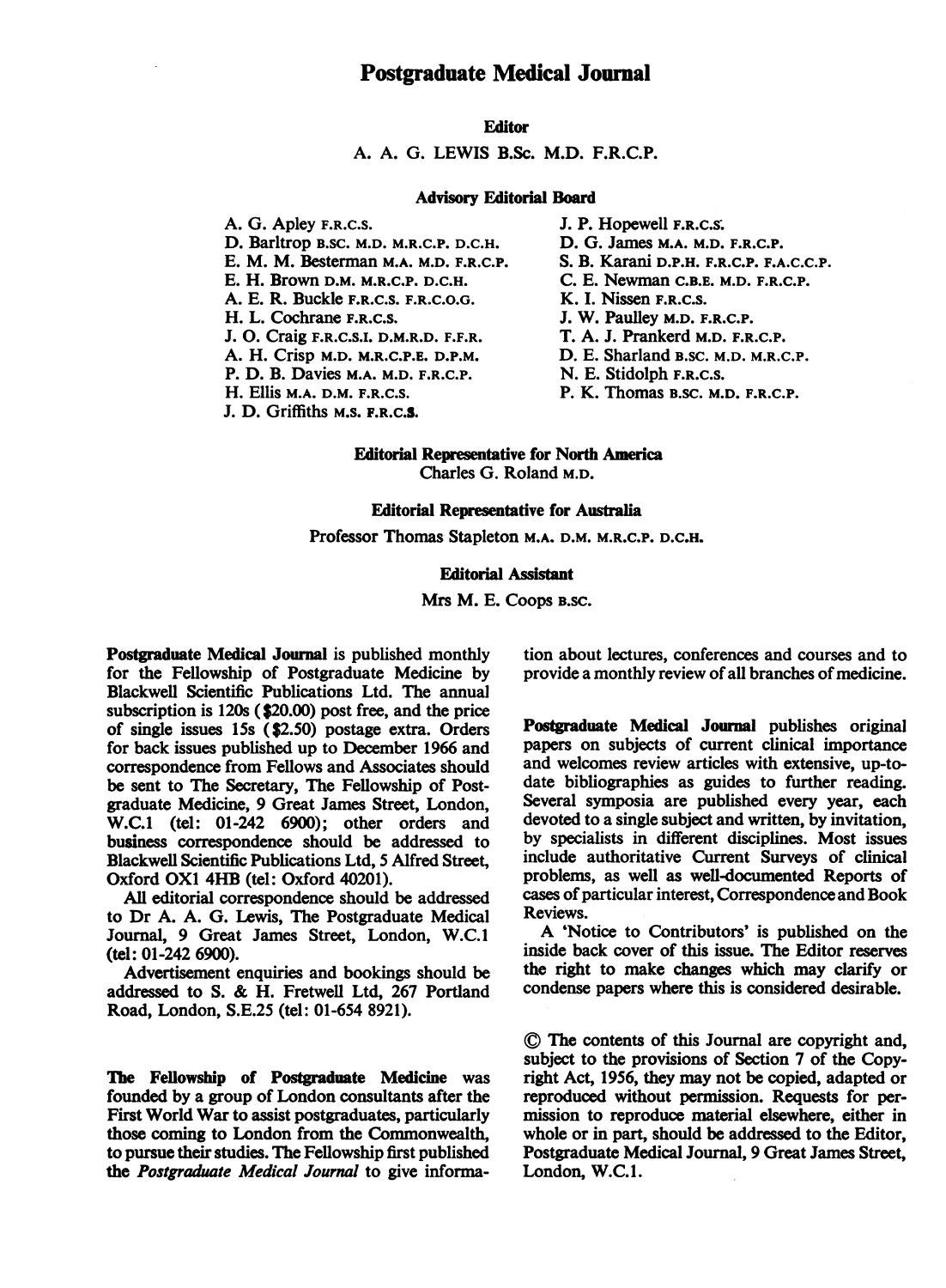# **SHOCK**

# Proceedings of an Advanced Symposium on Shock held between 19 and 20 October 1968, at Dudley Road Hospital, Birmingham

# Edited by A. Paton

# **Contents**

| A. PATON                                                                                                                     | Sympatho-adrenal hyperactivity—the key to<br>M. H. IRVING |  |
|------------------------------------------------------------------------------------------------------------------------------|-----------------------------------------------------------|--|
| Shock---the clinical problem in perspective 494<br>G. K. McGowan                                                             | Discussion to the paper by M. H. Irving 528               |  |
| <b>Factors in the Assessment of Clinical Shock</b><br>Chairman: J. S. ROBINSON, M.D., F.F.A.R.C.S.                           | <b>Factors in Tissue Perfusion</b>                        |  |
|                                                                                                                              | Chairman: D. N. WALDER, F.R.C.S.                          |  |
| G. WALTERS                                                                                                                   | N. A. MATHESON                                            |  |
| The use and limitations of isotope studies in                                                                                | Volume expansion and flow promotion in                    |  |
| M. D. A. VICKERS                                                                                                             | U. F. GRUBER                                              |  |
| The significance of central venous pressure<br>and cardiac output measurements in shock 506<br>J. F. RIORDAN, G. WALTERS and | H. G. LASCH                                               |  |
| W. D. S. McLAY                                                                                                               | Discussion to the papers by N. A. Matheson,               |  |
| Discussion to the papers by G. Walters,<br>M. D. A. Vickers, and J. F. Riordan, G.                                           |                                                           |  |
|                                                                                                                              | Papers on Current Experimental Work                       |  |
| <b>Some Pathogenic Mechanisms—Their Significance</b>                                                                         | Chairman: J. P. BULL, M.D., F.R.C.P.                      |  |
| Chairman: G. WALTERS, M.D., M.C.Path.                                                                                        | Metabolic and tissue effects of prolonged                 |  |
| Endotoxin shock-distinct entity or universal<br>W. M. MEE                                                                    | W. K. ELTRINGHAM, M. E. JENNY and<br>A. P. MORGAN         |  |
| Discussion to the paper by W. M. Mee517                                                                                      | Discussion to the paper by W. K. Eltringham,              |  |
| Tissue hypoxia and metabolic acidosis-<br>J. S. S. STEWART                                                                   | Haemovascular changes in septic shock551<br>A. LITTON     |  |
| Discussion to the paper by J. S. S. Stewart 522                                                                              |                                                           |  |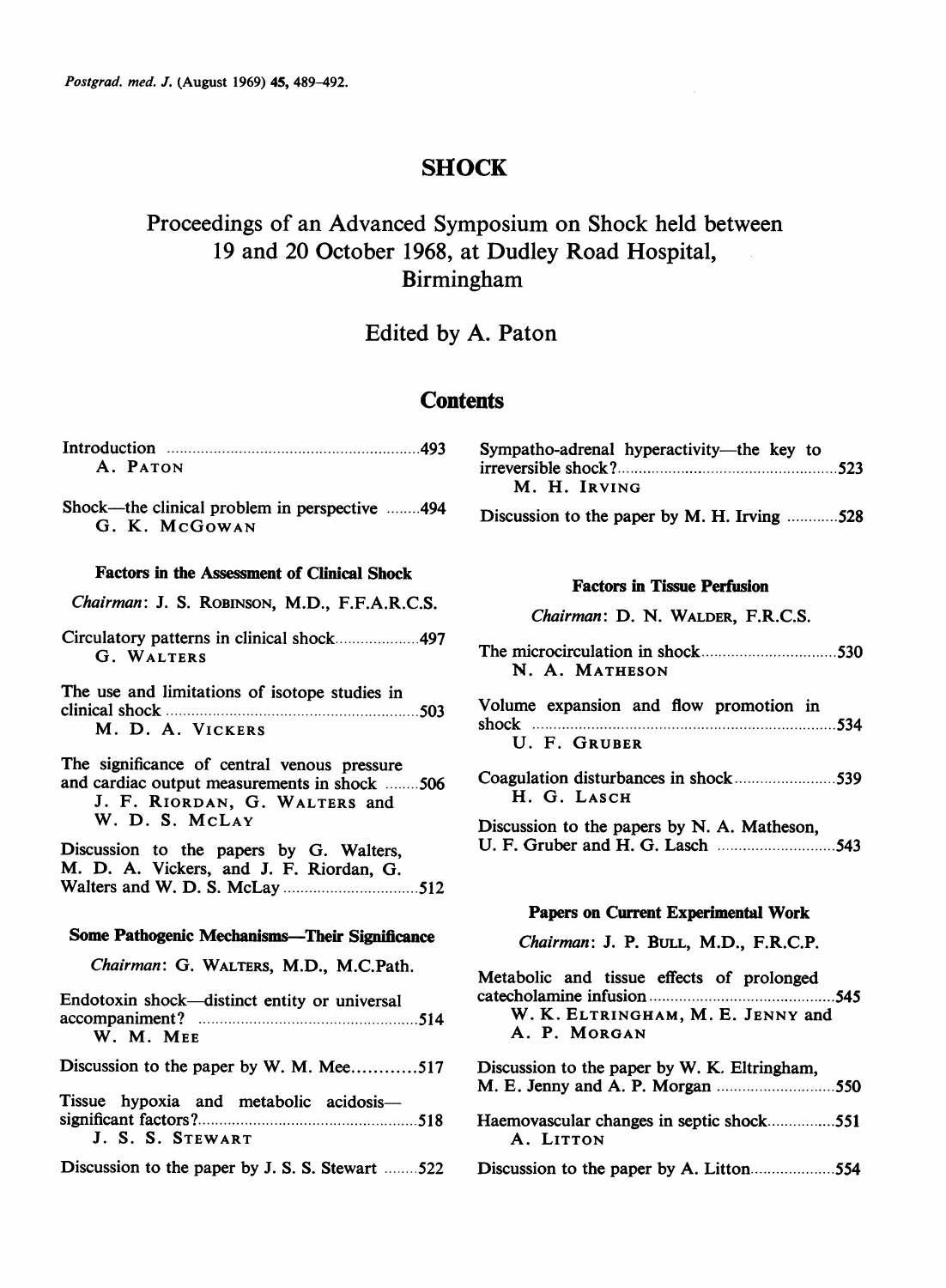#### 490 Contents

| The effect of environment on the response to |  |
|----------------------------------------------|--|
|                                              |  |
| H. B. STONER                                 |  |

Local and general responses to injury in the newborn rabbit ................................................ 559 R. A. LITTLE

Discussion to the papers by H. B. Stoner and R. A. Little................................................ <sup>562</sup>

Shock and active vasodilatation in skeleta muscle ................................................ <sup>563</sup> D. N. WALDER

The role of the liver in the development o lactic acidosis in low flow states............................ 566 R. SCHRÖDER, W. K. ELTRINGHAM J. R. W. GUMPERT, M. E. JENNY, J. F. PLUTH and R. M. ZOLLINGER, JR.

A review of experimental studies on shock since 1960\* H. B. STONER

#### Treatment-The Resistant Case

| . 559                   | Chairman: G. K. McGowan, B.M., F.C.Path.                         |
|-------------------------|------------------------------------------------------------------|
| d                       | Support of the peripheral circulation*<br>G. WALTERS             |
| 562                     | Support of the myocardium*<br><b>B. L. PENTECOST</b>             |
| ւ1<br>. 563             | Support of the respiratory system <sup>*</sup><br>J. S. ROBINSON |
|                         | Support of the reticulo-endothelial system*<br>G. LISTER         |
| ١f<br>……566<br>1,<br>₹. | Is there a place for proteinase inhibition?<br>G. D. LISTER      |
|                         | General discussion manufactured 574                              |

\* Not published.

## Nomenclature of Dextran Solutions

| Average M.W. | <b>BP</b> name | Other names                                       | Trade names                            |
|--------------|----------------|---------------------------------------------------|----------------------------------------|
| 150,000      | Not official   | Dextran 150<br>British Dextran (old)              | Dextraven 150                          |
| 110,000      | Dextran 110    | British Dextran (new)                             | Dextraven 110<br>Intradex              |
| 70,000       | Not official   | Dextran 70<br>Swedish Dextran<br>American Dextran | Macrodex                               |
| 40,000       | Dextran 40     | Low molecular<br>weight Dextran                   | Rheomacrodex<br>Intraflodex<br>Lomodex |

All Dextran solutions contain a range of molecular sizes. They are, therefore, characterized by their average molecular weights (M.W.).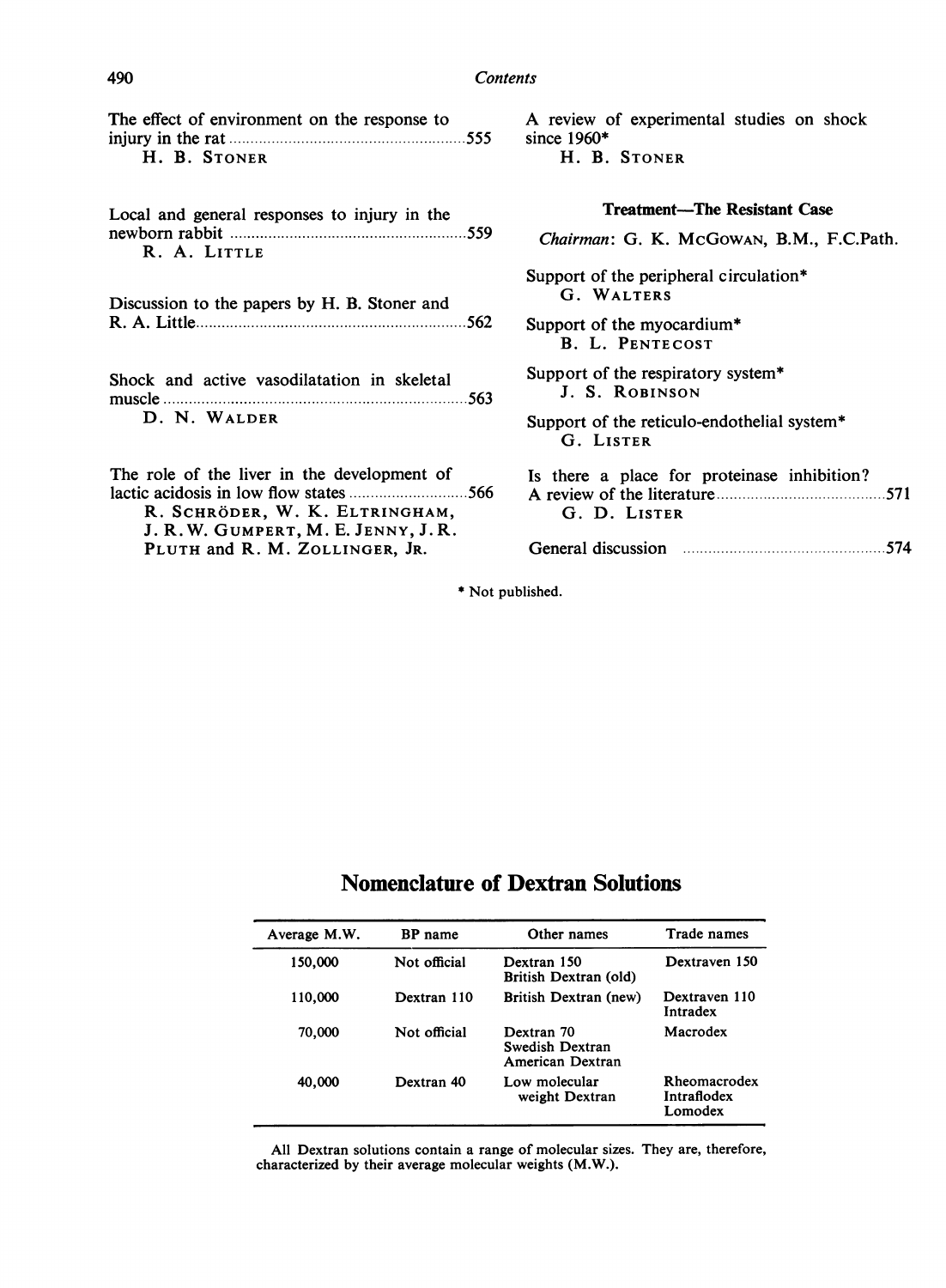## Participants

- H. K. BASU, Department of Obstetrics and Gynaecology, The University, Liverpool, 3
- J. P. BULL, M.R.C. Industrial Injuries and Burns Research Unit, Birmingham Accident Hospital, Birmingham, 15
- B. H. CASEY, Luton and Dunstable Hospital, Luton, Bedfordshire
- M. J. CHAMBERLAIN, Dudley Road Hospital, Birmingham, 18
- K. W. DONALD, Department of Medicine, The Royal Infirmary, Edinburgh, 3
- W. K. ELTRINGHAM, Department of Surgery, Queen Elizabeth Hospital, Birmingham, 15
- P. E. GHADIALI, Institute of Diseases of the Chest, Brompton Hospital, London, S.W.3
- U. F. GRUBER, University Surgical Clinic, Burgerspital, Basel, Switzerland
- M. L. HEATH, Department of Anaesthetics, Royal Postgraduate Medical School, Hammersmith Hospital, London, W.12
- B. I. HOFFBRAND, University College Hospital, London, W.C.1
- D. A. B. HOPKIN, Department of Anaesthesia, Charing Cross Hospital, London, W.C.2
- M. H. IRVING, Dudley Road Hospital, Birmingham, 18
- J. P. D. KEANEY, Derbyshire Royal Infirmary, Derby
- H. G. LASCH, Medical Clinic, Justus Liebig University, Giessen, West Germany
- G. D. LISTER, Department of Surgery, Glasgow Royal Infirmary, Glasgow
- R. A. LITTLE, M.R.C. Toxicology Research Unit, Carshalton, Surrey
- A. LITTON, Southern General Hospital, Glasgow, S.W.1
- N. A. MATHESON, Department of Surgery, University of Aberdeen, Aberdeen
- G. K. McGOWAN, Department of Pathology, Bristol Royal Infirmary, Bristol, 2
- M. W. McNIcoL, Central Middlesex Hospital, Park Royal, London, N.W.10
- W. M. MEE, Luton and Dunstable Hospital, Luton, Bedfordshire
- J. B. PEARSON, Barking Hospital, Upney Lane, Barking, Essex
- B. L. PENTECOST, Department of Cardiology, General Hospital, Birmingham, 4
- H. W. S. PIGOTT, The Middlesex Hospital, London, W.1
- H. G. PLEDGER, Royal Aberdeen Hospital for Sick Children, Aberdeen
- J. C. RICHARDSON, Liverpool Cardio-Thoracic Surgical Centre, Broadgreen Hospital, Liverpool, 14
- J. F. RIORDAN, New Cross Hospital, Wolverhampton
- J. S. ROBINSON, Department of Anaesthetics, University of Birmingham, Birmingham, 15
- R. SCHRODER, II. Med. Klinik und Poliklinik der Freien Universitait, Berlin
- J. S. S. STEWART, Royal Albert Edward Infirmary, Wigan, Lancs
- H. B. STONER, M.R.C. Toxicology Research Unit, Carshalton, Surrey
- J. THOMSON, The Middlesex Hospital, London, W.1
- M. D. A. VICKERS, Dudley Road Hospital, Birmingham, 18
- D. N. WALDER, Department of Surgery, Royal Victoria Infirmary, Newcastle-upon-Tyne
- B. LE G. WALDRON, Southways, 61 Southway Lane, Plymouth, Devon
- G. WALTERS, New Cross Hospital, Wolverhampton
- E. W. WILSON, Department of Obstetrics and Gynaecology, Jessop Hospital for Women, Sheffield
- C. J. WRIGHT, 25 Kenmure Drive, Bishopbriggs, Glasgow

#### Co-ordinating Committee

P. G. BEVAN W. K. ELTRINGHAM M. H. IRVING<br>A. PATON G. WALTERS G. WALTERS

With the co-operation of Professor A. G. W. Whitfield and the Board of Graduate Studies, University of Birmingham.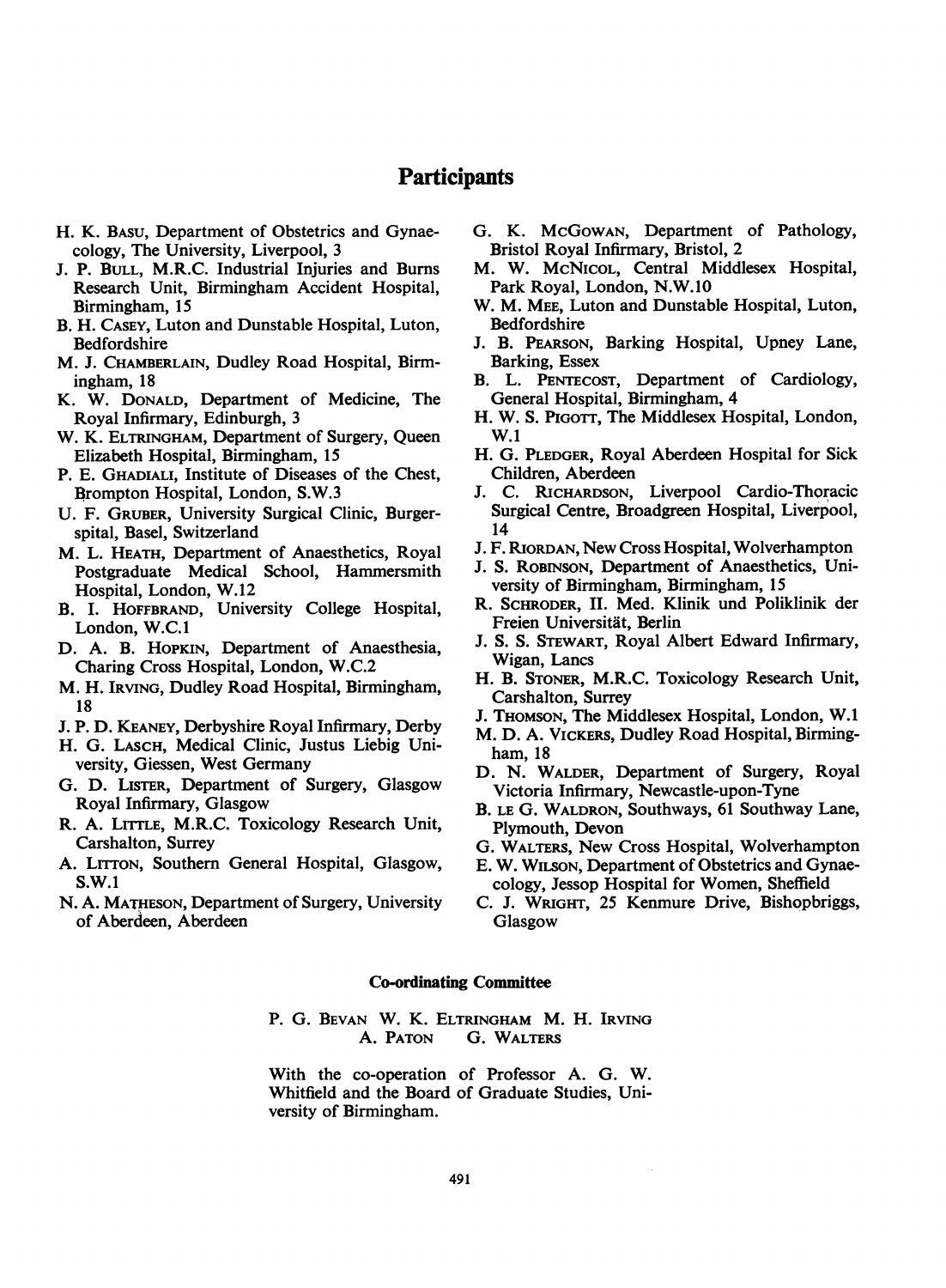

# Shocl<br>ories Lt **ي**ــر a)  $s$  $\frac{6}{10}$ U . LL. .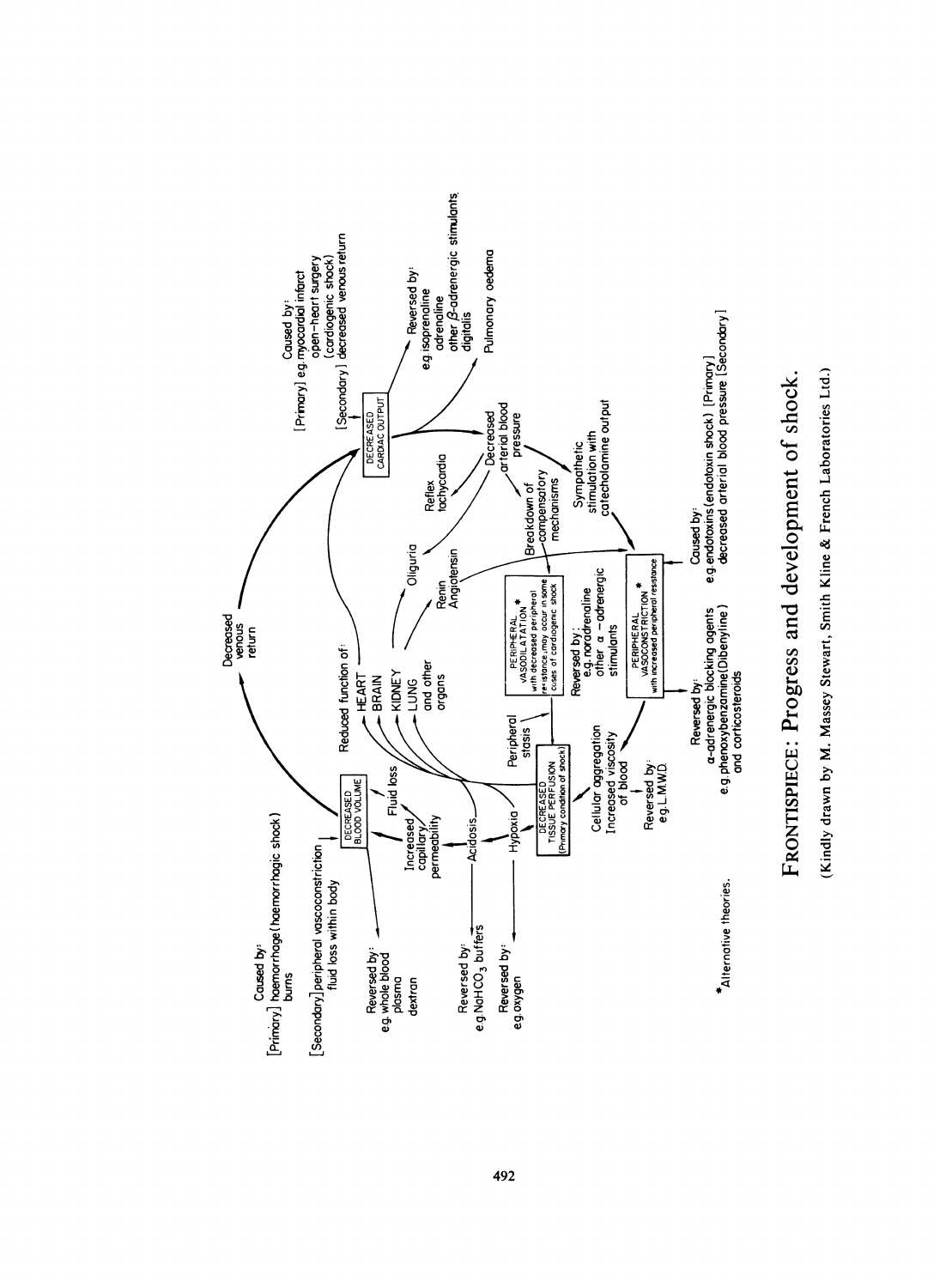Postgrad. med. J. (August 1969) 45, 576.

### Books received

- The Human Circulation in Health and Disease. By LEON CUDOWICZ. Pp. 424, illustrated. Baltimore: Williams & Wilkins; Edingburgh and London: E. & S. Livingstone, 1968. £8 10s.
- The Mentally Subnormal in England and Wales. Pp. 12. London: National Association for Mental Health, 1969. 2s.
- The Operations of Surgery, Volume II. By A. J. GARDHAM and D. R DAVIES. Pp. 636, illustrated. London: J. & A. Churchill, 1969. £8 10s.
- Circulatory and Respiratory Mass Transport. Edited by G. E. W. WOLSTENHOLME and JULIE KNIGHT. Ciba Foundation Symposium. London: J. & A. Churchill, 1969. £3 10s.
- Antibiotics in Clinical Practice. By HILLAS SMITH. Pp. 346, illustrated. London: Pitman Medical, 1969. £1 10s.
- An Introduction to Social Medicine. By T. MCKEOWN and C. R. LOWE. Pp. 336, illustrated. Oxford and Edinburgh: Blackwell Scientific Publications, 1969. £2 10s.
- Calcified Tissue Abstracts: Volume 1, Number 1, April 1969. Pp. 66, illustrated. London: Information Retrieval. Annual subscription: £10.
- Cellular Immunology. By SIR MACFARLANE BURNET. Pp. 725, illustrated. Melbourne: University Press; London: Cambridge University Press, 1969. £5 10s.
- Contraceptive Practice. By JOHN PEEL and MALCOLM POTTS. Pp. 296, illustrated. London: Cambridge University Press, 1969. £2 10s.
- Medical Treatment. A Textbook of Therapy in Four Volumes. Edited by KENNETH MACLEAN and GEORGE SCOTT. London: J. & A. Churchill, 1969. £2.
- Gastro-Intestinal X-Ray Diagnosis. A Descriptive Atlas. By D. H. CUMMACK. Pp. 351, illustrated. Edinburgh and London: E. & S. Livingstone, 1969. £8 10s.
- Diagnosis in Orthopaedics. By LEON GILLIS. Pp. 312, illustrated. London: Butterworths, 1969. £6 10s.

#### New Editions

- Recent Advances in Surgery. Edited by SELWYN TAYLOR. Seventh edition. Pp. 659, illustrated. London: J. & A. Churchill, 1969. £4 10s.
- Disorders of the Blood. By C. J. C. BRITTON. Tenth edition. Pp. 860, illustrated. London: J. & A. Churchill, 1969. £7 1Os.

## Book review

#### Heart disease in infants, children and adolescents

Edited by A. J. Moss and F. H. ADAMS. Pp. 1140, illustrated. Baltimore: Williams & Wilkins, 1968. £22 lOs.

'In an abundance of counselors there is safety' and the seventy-five contributors, almost all American, counsel safely and comprehensively in a specialty which has grown so much in the last decade that no single author can deal with all its complexities. The result is an admirable and consistent text. It is wide ranging and thorough, with useful lists of references up to the last <sup>3</sup> years or so and some hitherto unpublished original data.

There are six main sections. The first, on general cardiology, includes development, genetics and physiology, with some useful tables of age variants in ECGs. The clinician like myself will be interested in, even if he does not entirely follow, the chapter on computer diagnosis. The chapter on phonocardiography is a good example of the expert approach which still retains shrewd commonsense. It is a reflection of the times that the second section, on congenital defects, takes up nearly 500 pages, as compared with the third of some ninety pages on infectious diseases (including rheumatic fever and rheumatic heart disease). Metabolic and nutritional disorders are clearly set out in Section 4, and Section 5 deals with some special problems including pulmonary hypertension, congestive failure and arrhythmias.

The last section, on surgery, is clearly not meant to cover all the ground for surgeons and is too short even for paediatricians who will want to compare, for example, the hazards and the results of the different types of cardiac operations. But perhaps the subject is still too new.

Even with seventy-five contributors the book manages not to lose sight of the child. It would be pleasant in the next edition to see more about the patient, who has not only a heart but a problem, not only a defect but a future; and to see more also about the reciprocal role in management of the child and the family.

This is too large a book to read through, but it is unsurpassed for its clear and essential details and its excellent references. It is as beautifully printed as it should be for the price. Every paediatric and cardiac department should have a copy.